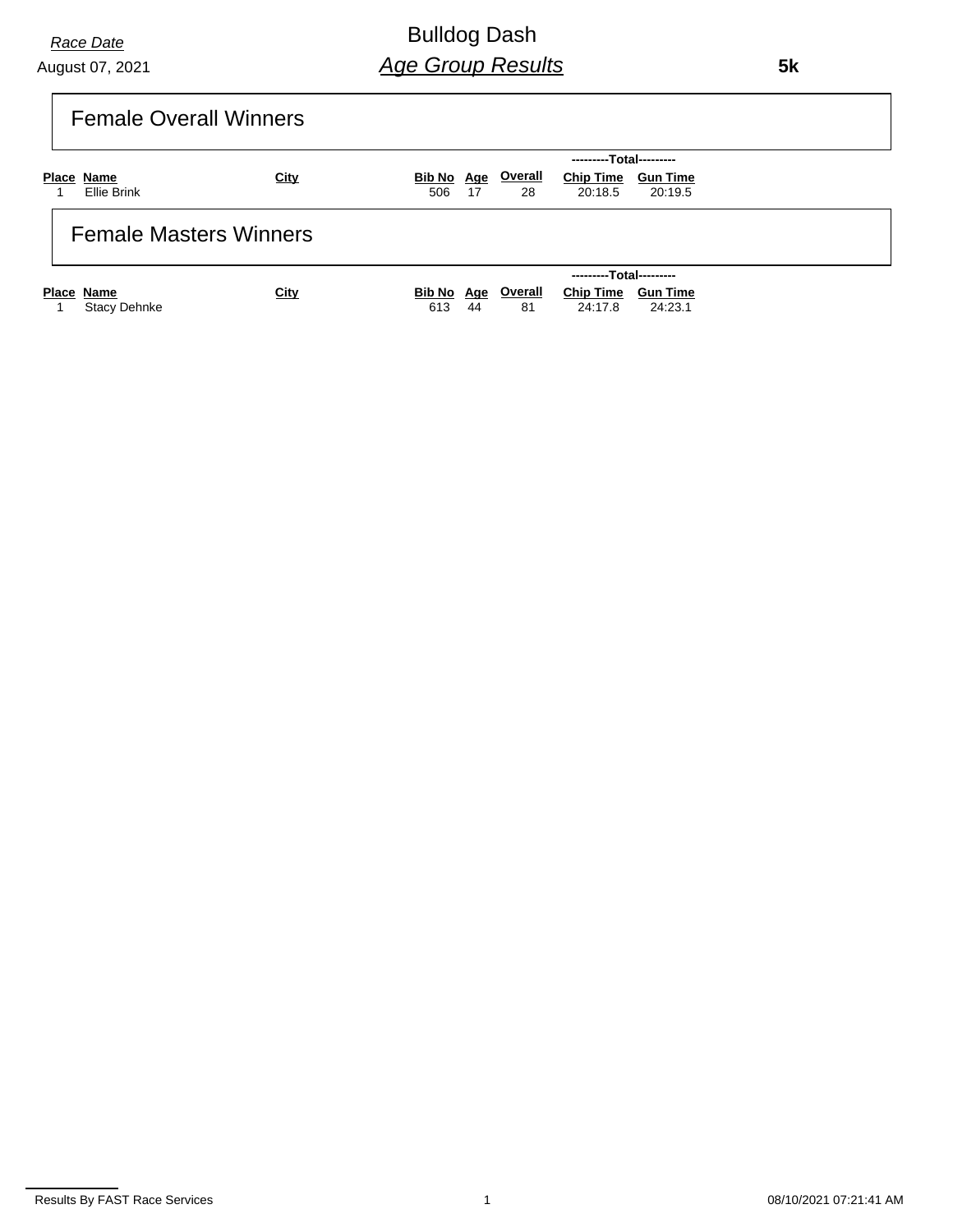# Bulldog Dash *Age Group Results*

 **5k**

Female 10 and Under

| <u>Age Overall</u><br><u>City</u><br><b>Chip Time</b><br>Place Name<br><b>Bib No</b><br><b>Gun Time</b><br>Ella Myers<br>673<br>32:20.0<br>32:09.9<br>174<br>10 |  |  |  | ---------Total--------- |  |
|-----------------------------------------------------------------------------------------------------------------------------------------------------------------|--|--|--|-------------------------|--|
|                                                                                                                                                                 |  |  |  |                         |  |

### Female 11 to 14

|    |                         |             |        |            |         | ---------Total--------- |                 |
|----|-------------------------|-------------|--------|------------|---------|-------------------------|-----------------|
|    | Place Name              | <b>City</b> | Bib No | <u>Age</u> | Overall | <b>Chip Time</b>        | <b>Gun Time</b> |
|    | Elizabeth Pope          |             | 554    | 14         | 46      | 21:39.2                 | 21:41.6         |
| 2  | <b>Caroline Smith</b>   |             | 568    | 14         | 61      | 22:17.3                 | 22:20.1         |
| 3  | Isabella Meyer          |             | 545    | 14         | 62      | 22:17.4                 | 22:20.3         |
| 4  | Siena Krafick           |             | 535    | 14         | 70      | 22:55.8                 | 22:57.9         |
| 5  | Clare Shappert          |             | 563    | 14         | 102     | 25:44.5                 | 25:48.9         |
| 6  | Amelia Estes            |             | 517    | 13         | 110     | 26:16.0                 | 26:19.8         |
|    | <b>Ella Waters</b>      |             | 704    | 12         | 135     | 28:20.3                 | 28:29.3         |
| 8  | Abbie Beasley           |             | 503    | 14         | 141     | 28:44.2                 | 28:48.1         |
| 9  | <b>Audrey Maddox</b>    |             | 668    | 14         | 147     | 29:11.1                 | 29:14.2         |
| 10 | Jeanne Yoon             |             | 577    | 14         | 181     | 33:35.9                 | 33:40.6         |
| 11 | Kaylee Young            |             | 711    | 11         | 198     | 37:04.7                 | 37:15.1         |
| 12 | <b>Gretchen Collett</b> |             | 605    | 11         | 203     | 37:59.2                 | 38:12.1         |
| 13 | Addie Eaker             |             | 628    | 13         | 210     | 41:07.5                 | 41:22.2         |
| 14 | Ella Boswell            |             | 753    | 12         | 211     | 41:18.4                 | 41:24.1         |

### Female 15 to 19

|                |                          |             |               |     |         | ---------Total--------- |                 |
|----------------|--------------------------|-------------|---------------|-----|---------|-------------------------|-----------------|
|                | Place Name               | <b>City</b> | <b>Bib No</b> | Age | Overall | <b>Chip Time</b>        | <b>Gun Time</b> |
| 1              | Madelyn Tilson           |             | 572           | 16  | 31      | 20:27.8                 | 20:29.4         |
| 2              | Victoria Meyer           |             | 546           | 16  | 33      | 20:32.1                 | 20:33.9         |
| 3              | Sacha Brickey            |             | 505           | 17  | 36      | 20:40.8                 | 20:42.3         |
| 4              | Jewel Lewis              |             | 662           | 18  | 37      | 20:48.0                 | 20:50.1         |
| 5              | Marianna Gazzara         |             | 521           | 17  | 38      | 20:57.0                 | 20:58.3         |
| 6              | Arianna Meyer            |             | 544           | 17  | 42      | 21:27.7                 | 21:29.6         |
| $\overline{7}$ | <b>Kate Lewis</b>        |             | 538           | 15  | 50      | 21:47.6                 | 21:49.2         |
| 8              | Hannah DuPree            |             | 620           | 18  | 51      | 21:48.6                 | 21:50.8         |
| 9              | Julia Masino             |             | 731           | 17  | 53      | 21:52.3                 | 21:54.1         |
| 10             | <b>Iris Porter</b>       |             | 555           | 17  | 54      | 21:58.0                 | 21:59.2         |
| 11             | Nina Phelan              |             | 553           | 17  | 55      | 21:59.2                 | 22:00.6         |
| 12             | Jenna Glynn              |             | 522           | 15  | 56      | 22:00.5                 | 22:03.5         |
| 13             | Kendra posey             |             | 556           | 17  | 59      | 22:14.9                 | 22:17.4         |
| 14             | Hazel McQueen            |             | 542           | 17  | 74      | 23:02.0                 | 23:04.7         |
| 15             | <b>Emma Waters</b>       |             | 574           | 15  | 80      | 24:17.7                 | 24:20.1         |
| 16             | <b>Madeline Busse</b>    |             | 596           | 18  | 93      | 24:46.5                 | 24:51.0         |
| 17             | Lucia Rogers             |             | 559           | 17  | 97      | 25:01.3                 | 25:06.5         |
| 18             | <b>Madison Maxfield</b>  |             | 541           | 16  | 98      | 25:06.0                 | 25:09.4         |
| 19             | Kara Grieve              |             | 524           | 17  | 105     | 25:53.2                 | 25:58.3         |
| 20             | Lois Norris              |             | 720           | 15  | 112     | 26:19.7                 | 26:26.3         |
| 21             | <b>Pearl Wilkinson</b>   |             | 708           | 15  | 115     | 26:44.0                 | 26:50.3         |
| 22             | Hannah Jones             |             | 738           | 19  | 117     | 26:50.7                 | 26:54.5         |
| 23             | Yasmen Sghayyer          |             | 561           | 15  | 121     | 27:14.5                 | 27:18.6         |
| 24             | Sara Serrano             |             | 743           | 18  | 122     | 27:16.1                 | 27:20.0         |
| 25             | Kennedy Humphrey         |             | 529           | 15  | 128     | 27:49.2                 | 27:55.5         |
| 26             | Mackenzie Weaver         |             | 575           | 17  | 137     | 28:36.7                 | 28:44.5         |
| 27             | Kyra Noblit              |             | 549           | 16  | 143     | 28:54.9                 | 29:02.1         |
| 28             | Francesca Nguy           |             | 721           | 16  | 149     | 29:16.6                 | 29:21.1         |
| 29             | Erin Shea                |             | 564           | 17  | 152     | 29:22.3                 | 29:28.9         |
| 30             | Eunice Maia              |             | 719           | 15  | 159     | 30:37.1                 | 30:44.0         |
| 31             | Brooklyn Haynie          |             | 526           | 16  | 160     | 30:37.9                 | 30:44.4         |
| 32             | Yeseo Han                |             | 525           | 15  | 161     | 30:47.7                 | 30:52.4         |
| 33             | Ashlyn Humphrey          |             | 528           | 16  | 165     | 31:33.4                 | 31:40.2         |
| 34             | <b>Courtney Kunchick</b> |             | 537           | 16  | 166     | 31:33.9                 | 31:40.9         |
| 35             | Jodie DuPree             |             | 514           | 16  | 169     | 31:50.6                 | 31:54.8         |
| 36             | Krupa Patel              |             | 552           | 15  | 172     | 32:11.4                 | 32:15.8         |
| 37             | Kira Cousin              |             | 510           | 17  | 176     | 32:22.7                 | 32:26.7         |
| 38             | <b>Ruth Zalalem</b>      |             | 579           | 15  | 180     | 33:24.4                 | 33:28.6         |
| 39             | Elizabeth Eaker          |             | 516           | 15  | 189     | 34:38.6                 | 34:45.8         |
| 40             | Sophia Munch             |             | 547           | 15  | 195     | 36:02.1                 | 36:09.0         |
| 41             | Ella Armento             |             | 502           | 15  | 200     | 37:49.9                 | 37:55.7         |
| 42             | <b>Reilly Christy</b>    |             | 604           | 15  | 216     | 42:04.5                 | 42:09.1         |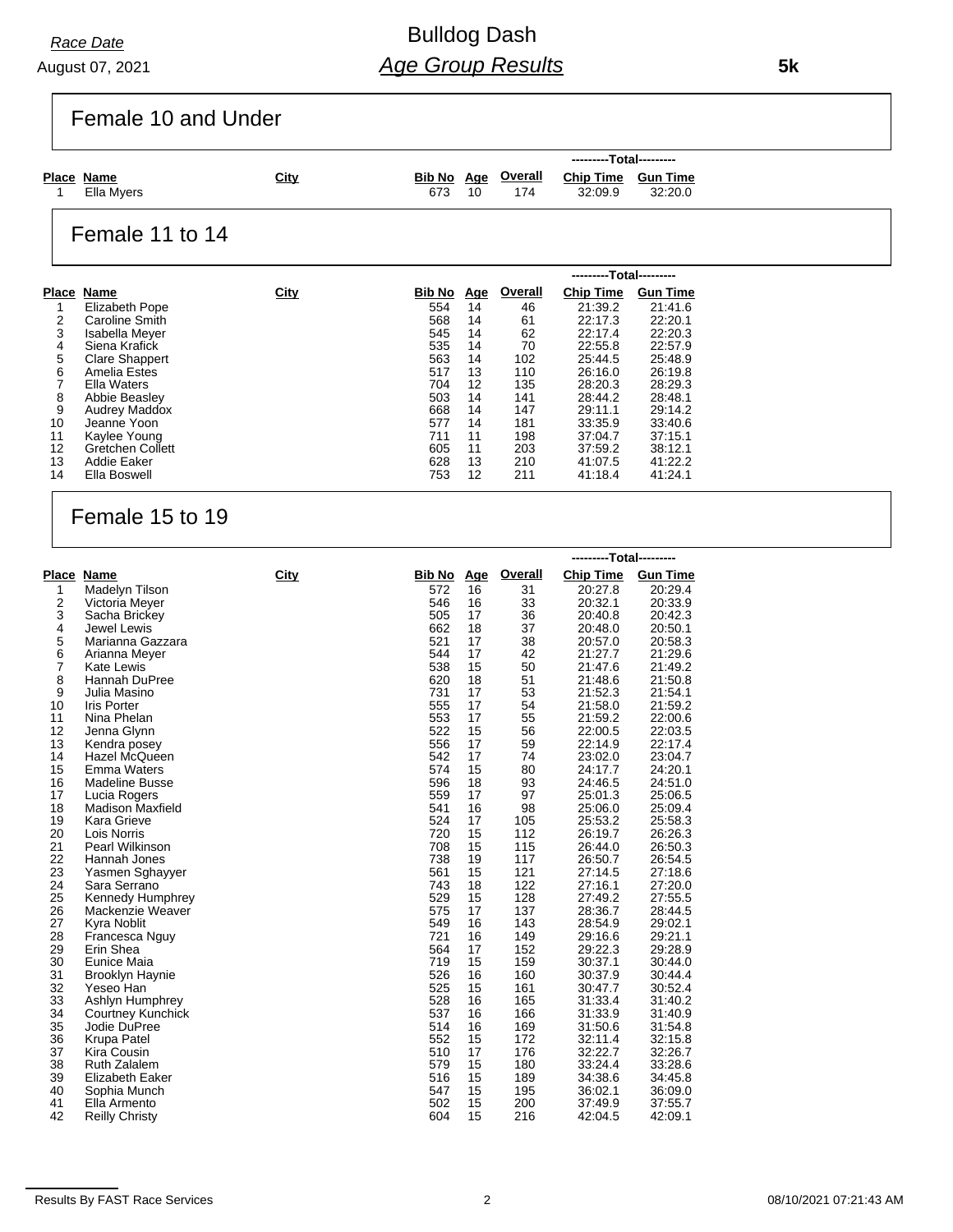# Bulldog Dash *Age Group Results*

Female 20 to 24

|                |                                             |               |                   |          |                           | ---------Total---------                     |                    |  |
|----------------|---------------------------------------------|---------------|-------------------|----------|---------------------------|---------------------------------------------|--------------------|--|
|                | <b>Place Name</b>                           | <b>City</b>   | Bib No Age        |          | <b>Overall</b>            | <b>Chip Time</b>                            | <b>Gun Time</b>    |  |
| 1<br>2         | Alyssa Lynch<br>Grace Forren                |               | 665<br>631        | 21<br>21 | 83<br>129                 | 24:27.0<br>28.07.6                          | 24:33.8<br>28:13.4 |  |
| 3              | Mary Roark                                  |               | 682               | 23       | 209                       | 40:49.0                                     | 41:08.8            |  |
| 4              | Natalie Gawrys                              |               | 634               | 22       | 215                       | 41:40.7                                     | 41:59.6            |  |
|                |                                             |               |                   |          |                           |                                             |                    |  |
|                | Female 25 to 29                             |               |                   |          |                           |                                             |                    |  |
|                |                                             |               |                   |          |                           |                                             |                    |  |
|                |                                             |               |                   |          |                           | ---------Total---------                     |                    |  |
|                | <b>Place Name</b>                           | City          |                   |          | <b>Bib No Age Overall</b> | Chip Time Gun Time                          |                    |  |
| 1              | Molly Harrington                            |               | 637               | 27       | 178                       | 32:36.6                                     | 32:46.9            |  |
|                |                                             |               |                   |          |                           |                                             |                    |  |
|                | Female 30 to 34                             |               |                   |          |                           |                                             |                    |  |
|                |                                             |               |                   |          |                           |                                             |                    |  |
|                |                                             |               |                   |          |                           |                                             |                    |  |
|                |                                             |               |                   |          |                           | ---------Total---------                     |                    |  |
| 1              | <b>Place Name</b><br>Deborah Santos         | City          | Bib No Age<br>745 | 30       | <b>Overall</b><br>107     | Chip Time Gun Time<br>26.01.7               | 26:10.0            |  |
|                |                                             |               |                   |          |                           |                                             |                    |  |
|                |                                             |               |                   |          |                           |                                             |                    |  |
|                | Female 35 to 39                             |               |                   |          |                           |                                             |                    |  |
|                |                                             |               |                   |          |                           |                                             |                    |  |
|                |                                             |               |                   |          |                           | ---------Total---------                     |                    |  |
|                | Place Name                                  | City          | <b>Bib No</b> Age |          | <b>Overall</b>            | Chip Time Gun Time                          |                    |  |
| 1<br>2         | Ashley Jenkins<br>Chelsea Means             |               | 650<br>671        | 35<br>39 | 48<br>104                 | 21:41.9<br>25:41.4                          | 21:47.5<br>25:50.4 |  |
| 3              | Megan Pope                                  |               | 678               | 39       | 116                       | 26:41.3                                     | 26:50.8            |  |
|                | Female 40 to 44                             |               |                   |          |                           |                                             |                    |  |
|                |                                             |               |                   |          |                           | ---------Total---------                     |                    |  |
|                | <b>Place Name</b>                           | City          | <b>Bib No</b> Age |          | <b>Overall</b>            | Chip Time Gun Time                          |                    |  |
| 1              | <b>Renae Waters</b>                         |               | 706               | 44       | 127                       | 27:39.5                                     | 27:49.1            |  |
| 2              | Sandy McQueen                               |               | 670               | 42       | 132                       | 28:03.1                                     | 28:20.1            |  |
| 3<br>4         | Anneka Hitch<br>Liz Carter                  |               | 645<br>600        | 40<br>41 | 134<br>157                | 28:03.4<br>30:35.6                          | 28:22.5<br>30:41.2 |  |
| 5              | Angela Young                                |               | 710               | 43       | 162                       | 30:53.9                                     | 31:03.8            |  |
| 6              | Eileen Hill                                 |               | 644               | 44       | 170                       | 31:48.4                                     | 31:58.8            |  |
| 7<br>8         | Indra Singh<br>Tara Hughey                  |               | 692<br>648        | 44<br>42 | 202<br>208                | 37:52.5<br>39.59.6                          | 38:03.3<br>40:09.6 |  |
| 9              | Karen Christy                               |               | 603               | 44       | 212                       | 41:17.7                                     | 41:28.4            |  |
|                |                                             |               |                   |          |                           |                                             |                    |  |
|                | Female 45 to 49                             |               |                   |          |                           |                                             |                    |  |
|                |                                             |               |                   |          |                           |                                             |                    |  |
|                | <b>Place Name</b>                           | <b>City</b>   | <b>Bib No Age</b> |          | <b>Overall</b>            | ---------Total---------<br><b>Chip Time</b> | <b>Gun Time</b>    |  |
| 1              | <b>Carrie Tallent</b>                       |               | 698               | 46       | 106                       | 25:51.1                                     | 25:59.9            |  |
| 2              | Jennifer Grieve                             |               | 718               | 48       | 126                       | 27:37.6                                     | 27:46.2            |  |
| 3              | Sandra Gazzara                              |               | 737               | 49       | 138                       | 28:37.3                                     | 28:46.0            |  |
| 4<br>5         | Kristen Shappert<br><b>Molly MacNichols</b> |               | 689<br>667        | 48<br>47 | 140<br>146                | 28:41.0<br>29:02.6                          | 28:47.5<br>29:08.0 |  |
| 6              | Elizabeth Todd                              |               | 702               | 48       | 148                       | 29:07.5                                     | 29:15.2            |  |
| $\overline{7}$ | <b>Kelly Meyer</b>                          |               | 672               | 47       | 151                       | 29:16.6                                     | 29:25.6            |  |
| 8<br>9         | Jen Davis<br>Amy Hoover                     | Sugar Hill GA | 611<br>646        | 47<br>46 | 182<br>190                | 33:48.4<br>34:39.5                          | 33:59.8<br>34:48.9 |  |
| 10             | Yolanda Johnson                             |               | 654               | 47       | 192                       | 35:23.3                                     | 35.43.4            |  |
| 11             | Kelli Kuelpman                              |               | 659               | 48       | 201                       | 37:44.2                                     | 37:58.5            |  |
|                |                                             |               |                   |          |                           |                                             |                    |  |
|                |                                             |               |                   |          |                           |                                             |                    |  |
|                |                                             |               |                   |          |                           |                                             |                    |  |

 **5k**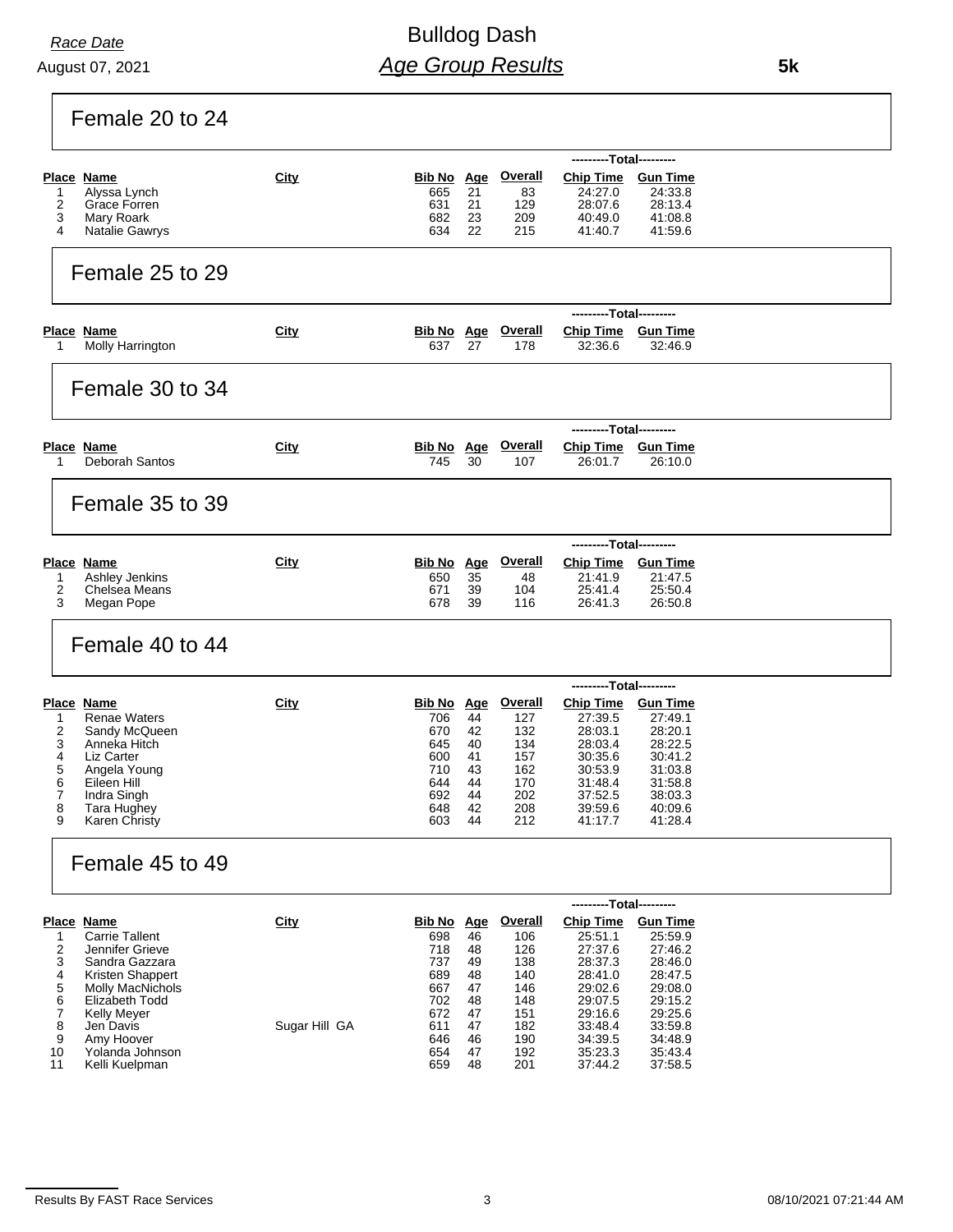## Bulldog Dash *Age Group Results*

Female 50 to 54

|   |                 |             |            |    |                | ---------Total--------- |                 |
|---|-----------------|-------------|------------|----|----------------|-------------------------|-----------------|
|   | Place Name      | <u>City</u> | Bib No Age |    | <b>Overall</b> | <b>Chip Time</b>        | <b>Gun Time</b> |
|   | Teresa Fudge    |             | 633        | 51 | 86             | 24:32.3                 | 24:37.8         |
|   | ELIZABETH LEWIS |             | 661        | 50 | 145            | 28:57.4                 | 29:05.3         |
|   | Lisa Dustin     |             | 623        | 54 | 206            | 38:40.1                 | 38:52.1         |
| 4 | Michelle Herron |             | 643        | 54 | 213            | 41:12.1                 | 41:31.7         |

### Female 55 to 59

|   |                         |             |            |    |         | ---------Total--------- |                 |
|---|-------------------------|-------------|------------|----|---------|-------------------------|-----------------|
|   | Place Name              | <u>City</u> | Bib No Age |    | Overall | <b>Chip Time</b>        | <b>Gun Time</b> |
|   | <b>Francy Rodriguez</b> |             | 746        | 56 | 154     | 29:36.0                 | 29:53.6         |
|   | Leonor Bolanos          |             | 590        | 59 | 155     | 29:36.1                 | 29:53.8         |
|   | Susan Obrien            |             | 749        | 56 | 185     | 34:21.9                 | 34:30.7         |
| 4 | kathleen barker         |             | 587        | 57 | 205     | 38:39.5                 | 38:51.6         |
| 5 | Daphne Anderson         |             | 582        | 59 | 224     | 52:21.0                 | 52:37.1         |

#### Female 65 to 69

|            |                  |             |     |    |                    | ---------Total--------- |         |
|------------|------------------|-------------|-----|----|--------------------|-------------------------|---------|
| Place Name |                  | <u>City</u> |     |    | Bib No Age Overall | Chip Time Gun Time      |         |
|            | Melody Biederman |             | 588 | 65 | 184                | 34:03.2                 | 34:18.9 |

#### Female 70 and Over

|                |             |     |    |                           | ---------Total--------- |          |
|----------------|-------------|-----|----|---------------------------|-------------------------|----------|
| Place Name     | <u>City</u> |     |    | <u>Bib No Age Overall</u> | Chip Time               | Gun Time |
| Isabel Serrano |             | 735 |    | 222                       | 45:07.2                 | 45:15.9  |
| Judy Anderson  |             | 583 | 81 | 225                       | 52:21.2                 | 52:37.4  |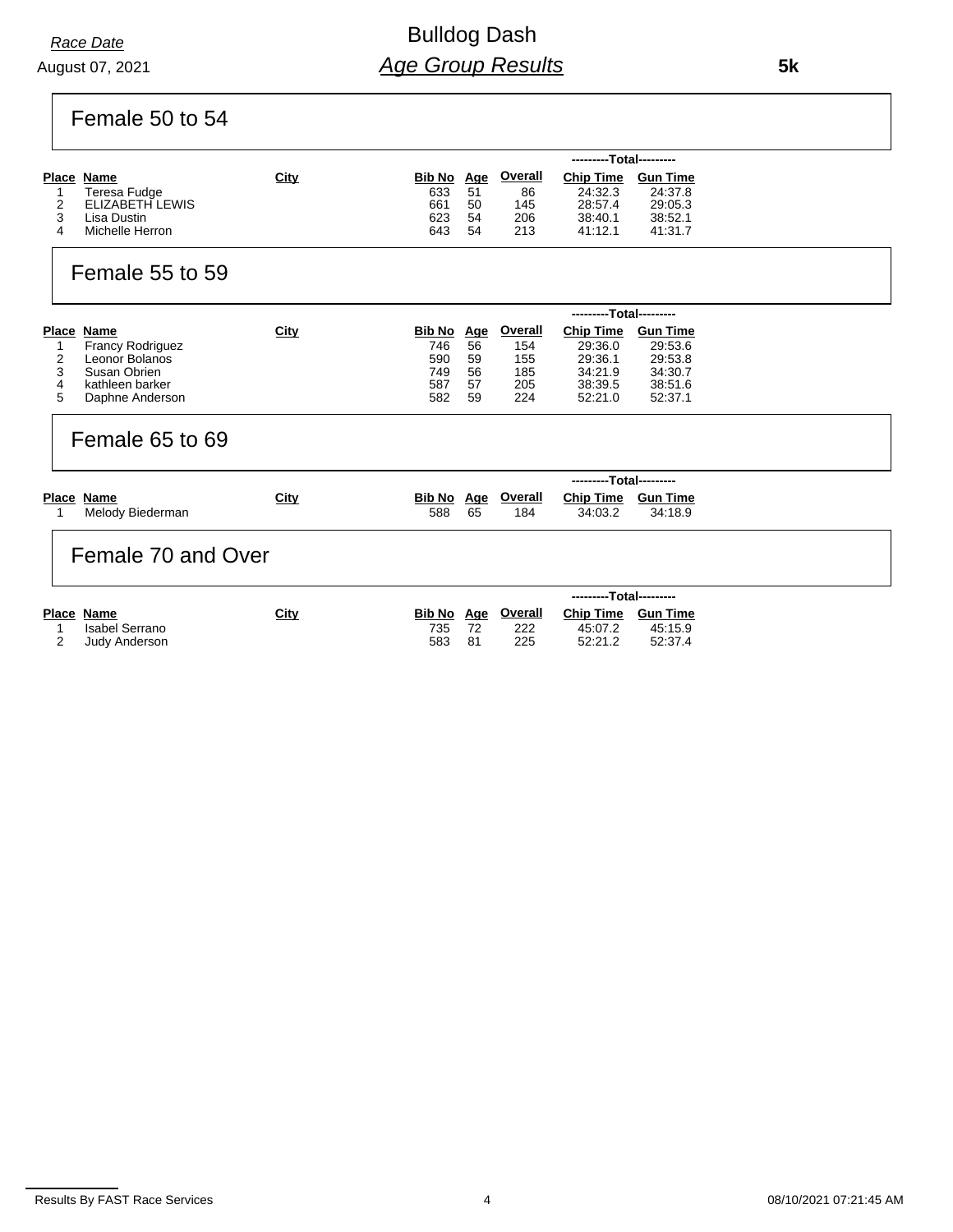Bulldog Dash *Age Group Results*

 **5k**

|  |  | <b>Male Overall Winners</b> |
|--|--|-----------------------------|
|--|--|-----------------------------|

|                             |             | ---------Total---------                                             |
|-----------------------------|-------------|---------------------------------------------------------------------|
| Place Name                  | <u>City</u> | <b>Overall</b><br><b>Chip Time</b><br>Bib No Age<br><b>Gun Time</b> |
| Alexander Arrambide         |             | 586<br>15:37.5<br>15:37.5<br>- 16                                   |
| <b>Male Masters Winners</b> |             |                                                                     |
|                             |             | ---------Total---------                                             |
| Place Name                  | <u>City</u> | <b>Overall</b><br><b>Chip Time</b><br>Bib No Age<br><b>Gun Time</b> |
| Jocime Trejo                |             | 17:49.1<br>17:49.8<br>754<br>50<br>11                               |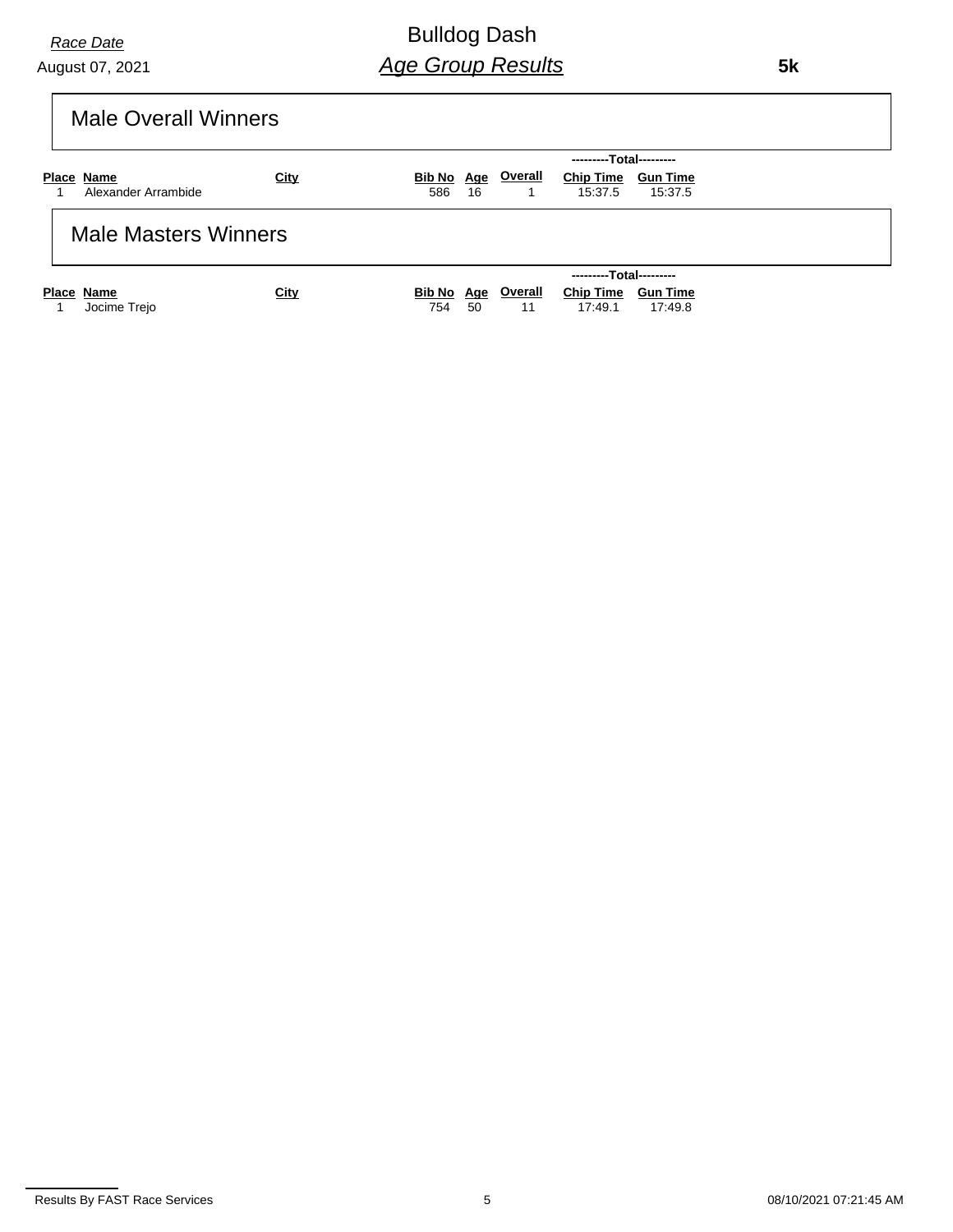August 07, 2021 *Race Date*

# Bulldog Dash *Age Group Results*

Male 10 and Under

|  |                |             |            |    |                | ---------Total--------- |                 |  |
|--|----------------|-------------|------------|----|----------------|-------------------------|-----------------|--|
|  | Place Name     | <u>City</u> | Bib No Age |    | <b>Overall</b> | <b>Chip Time</b>        | <b>Gun Time</b> |  |
|  | Colsen Krafick |             | 658        |    | 113            | 26:31.6                 | 26:32.8         |  |
|  | Jonah Carter   |             | 599        | 10 | 120            | 27:11.7                 | 27:16.7         |  |
|  | Benson Pope    |             | 676        | 10 | 194            | 35:41.3                 | 35:50.1         |  |
|  | Caden Boswell  |             | 592        | 9  | 199            | 37:50.6                 | 37:55.3         |  |

#### Male 11 to 14

|       |                        |                  |               |            |                | ---------Total--------- |                 |
|-------|------------------------|------------------|---------------|------------|----------------|-------------------------|-----------------|
| Place | Name                   | City             | <u>Bib No</u> | <u>Age</u> | <b>Overall</b> | <b>Chip Time</b>        | <b>Gun Time</b> |
|       | Haydn Hermansen        |                  | 640           | 13         | 13             | 18:04.6                 | 18:04.6         |
| 2     | Alex Beasley           | lawrenceville GA | 504           | 14         | 15             | 19:09.4                 | 19:09.4         |
| 3     | Luca Ambrosi           |                  | 501           | 14         | 30             | 20:26.0                 | 20:28.3         |
| 4     | <b>Tristan Maxwell</b> |                  | 725           | 13         | 32             | 20:30.8                 | 20:30.8         |
| 5     | <b>Isaac Dehnke</b>    |                  | 612           | 11         | 49             | 21:44.3                 | 21:48.7         |
| 6     | Camden Cook            |                  | 607           | 12         | 52             | 21:49.6                 | 21:53.2         |
| 7     | Izaac Meeks            |                  | 730           | 14         | 57             | 22:09.9                 | 22:13.1         |
| 8     | Ellis Johnson          |                  | 532           | 13         | 64             | 22:19.8                 | 22:22.1         |
| 9     | <b>Grant Dehnke</b>    |                  | 747           | 13         | 71             | 22:54.5                 | 22:59.8         |
| 10    | James Noblit           |                  | 548           | 14         | 72             | 22:58.3                 | 23:01.9         |
| 11    | Colin Eyre             |                  | 741           | 14         | 90             | 24:43.8                 | 24:47.0         |
| 12    | Lincoln Pope           |                  | 677           | 13         | 100            | 25:13.9                 | 25:24.2         |
| 13    | Nolan DenBrok          |                  | 614           | 12         | 101            | 25:47.2                 | 25:47.2         |
| 14    | Maddox Johnson         |                  | 653           | 12         | 103            | 25:49.2                 | 25:49.2         |
| 15    | Ayush Singh            |                  | 566           | 14         | 124            | 27:25.4                 | 27:28.4         |
| 16    | Jackson Tallent        |                  | 699           | 11         | 125            | 27:37.3                 | 27:37.3         |
| 17    | Owen Lewis             |                  | 663           | 13         | 139            | 28:38.8                 | 28:47.1         |
| 18    | Jakin Eyre             |                  | 630           | 12         | 142            | 28:48.5                 | 28:50.7         |
| 19    | Lucas Carter           |                  | 601           | 12         | 158            | 30:36.6                 | 30:41.6         |
| 20    | J.D. Butler            |                  | 724           | 11         | 168            | 31:54.2                 | 31:54.2         |
| 21    | Nathan Kerns           |                  | 742           | 14         | 177            | 32:28.7                 | 32:40.9         |
| 22    | Kellice Young          |                  | 578           | 13         | 186            | 34:33.4                 | 34:35.6         |
| 23    | <b>Stanley DuPree</b>  |                  | 622           | 13         | 188            | 34:34.2                 | 34:39.4         |
| 24    | Caden Jimenez          |                  | 651           | 13         | 197            | 36:01.1                 | 36:20.1         |
| 25    | Liam Hughey            |                  | 647           | 12         | 214            | 41:47.4                 | 41:57.6         |
| 26    | Finn Alexander         |                  | 723           | 11         | 221            | 45:09.3                 | 45:13.1         |

#### Male 15 to 19

|                |                         |      |        |            |         | ---------Total--------- |                 |  |  |  |
|----------------|-------------------------|------|--------|------------|---------|-------------------------|-----------------|--|--|--|
|                | Place Name              | City | Bib No | <u>Age</u> | Overall | <b>Chip Time</b>        | <b>Gun Time</b> |  |  |  |
| 1              | Michael Maron           |      | 669    | 18         | 2       | 15:41.6                 | 15:41.6         |  |  |  |
| 2              | Yianni Pothoulakis      |      | 557    | 17         | 3       | 16:06.8                 | 16:06.8         |  |  |  |
| 3              | <b>William Collett</b>  |      | 509    | 17         | 4       | 16:27.4                 | 16:27.4         |  |  |  |
| 4              | <b>Matthew Drane</b>    |      | 513    | 17         | 6       | 16:55.9                 | 16:55.9         |  |  |  |
| 5              | Henry Maddox            |      | 539    | 16         | 7       | 16:58.1                 | 16:58.4         |  |  |  |
| 6              | Roman Dzikowski         |      | 627    | 19         | 8       | 17:07.5                 | 17:07.5         |  |  |  |
| $\overline{7}$ | Cole Hambacher          |      | 734    | 18         | 9       | 17:47.3                 | 17:47.3         |  |  |  |
| 8              | Liam Streleckis         |      | 569    | 16         | 14      | 18:58.9                 | 18:58.9         |  |  |  |
| 9              | <b>Tristan DenBrok</b>  |      | 615    | 16         | 16      | 19:14.7                 | 19:14.7         |  |  |  |
| 10             | <b>Grant Ferry</b>      |      | 519    | 17         | 17      | 19:24.1                 | 19:24.1         |  |  |  |
| 11             | Arjun Sheth             |      | 565    | 15         | 19      | 19:33.3                 | 19:33.3         |  |  |  |
| 12             | Caleb Robertson         |      | 558    | 16         | 20      | 19:43.0                 | 19:43.0         |  |  |  |
| 13             | Owen Johnson            |      | 533    | 17         | 23      | 19:54.0                 | 19:54.0         |  |  |  |
| 14             | Colby Niemann           |      | 733    | 18         | 24      | 19:57.4                 | 19:57.4         |  |  |  |
| 15             | Carter Obermeyer        |      | 550    | 15         | 25      | 20:07.3                 | 20:09.4         |  |  |  |
| 16             | <b>AIDEN STRELECKIS</b> |      | 696    | 18         | 26      | 20:13.8                 | 20:13.8         |  |  |  |
| 17             | J. Calvin Cartwright    |      | 508    | 16         | 27      | 20:16.8                 | 20:19.0         |  |  |  |
| 18             | Jonathan Westmoreland   |      | 576    | 17         | 29      | 20:23.4                 | 20:23.4         |  |  |  |
| 19             | Brady Kuelpman          |      | 536    | 16         | 35      | 20:37.8                 | 20:39.4         |  |  |  |
| 20             | Neelay Kharel           |      | 748    | 17         | 39      | 21:08.2                 | 21:08.2         |  |  |  |
| 21             | Michael Zelnick         |      | 580    | 15         | 40      | 21:09.3                 | 21:11.3         |  |  |  |
| 22             | Jonah Slovensky         |      | 567    | 17         | 41      | 21:09.9                 | 21:13.6         |  |  |  |
| 23             | <b>Scott Eyre</b>       |      | 518    | 16         | 45      | 21:36.5                 | 21:40.7         |  |  |  |
| 24             | Jake Sutton             |      | 570    | 18         | 47      | 21:41.6                 | 21:45.1         |  |  |  |
| 25             | William Dzikowski       |      | 515    | 17         | 58      | 22:12.2                 | 22:15.5         |  |  |  |
| 26             | Jacob Serrano           |      | 560    | 17         | 63      | 22:18.1                 | 22:21.3         |  |  |  |
| 27             | Josh Wagner             |      | 573    | 16         | 66      | 22:32.5                 | 22:34.7         |  |  |  |
| 28             | Cade Osborne            |      | 551    | 16         | 69      | 22:45.5                 | 22:47.3         |  |  |  |
| 29             | Langston Denning        |      | 511    | 17         | 75      | 23:24.4                 | 23:28.1         |  |  |  |
| 30             | Gavin Jimenez           |      | 531    | 15         | 78      | 23:46.0                 | 23:48.7         |  |  |  |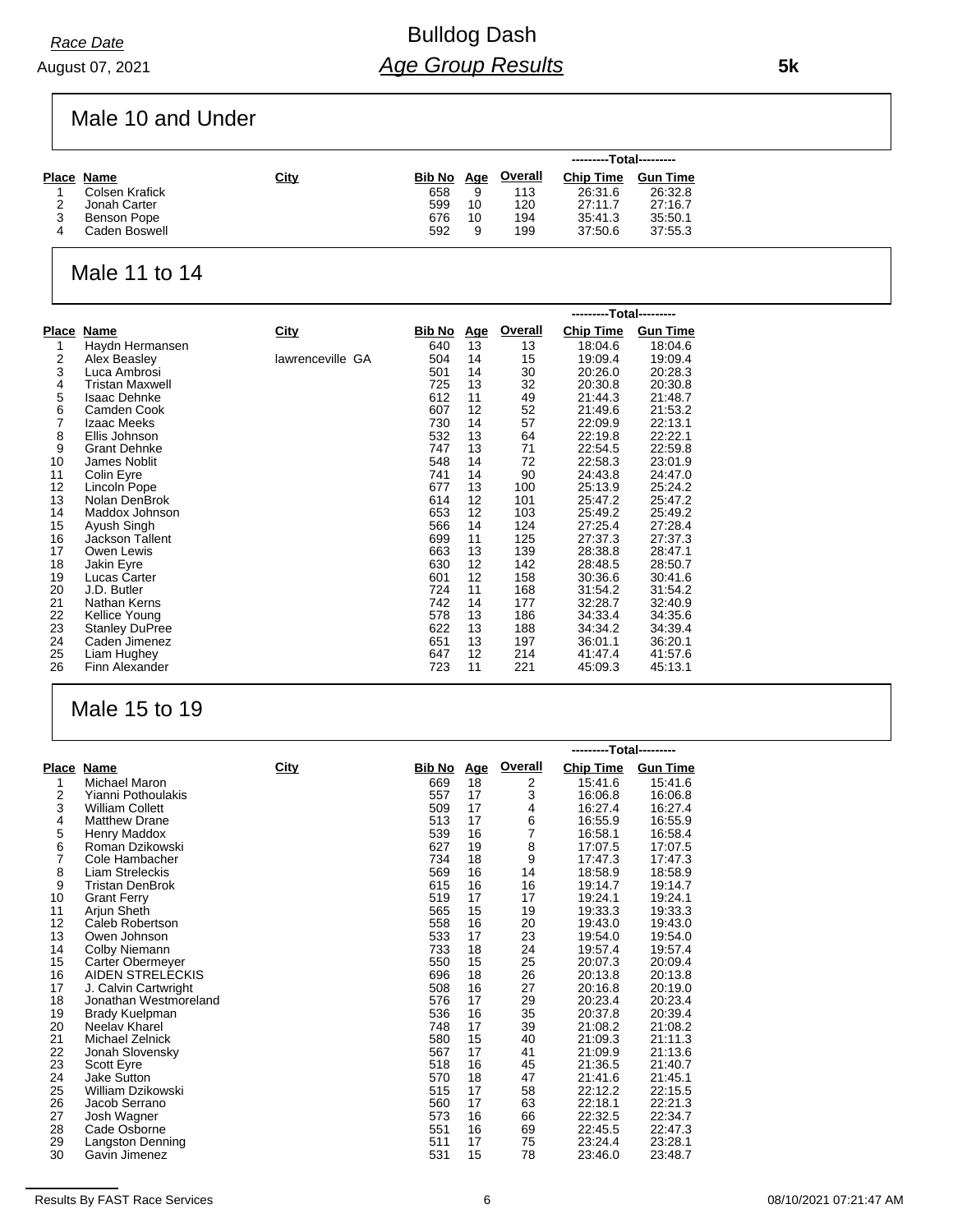## Bulldog Dash *Age Group Results*

Male 15 to 19

| Place Name               | <b>City</b>    |     |    | <b>Overall</b>       | <b>Chip Time</b> | <b>Gun Time</b>         |
|--------------------------|----------------|-----|----|----------------------|------------------|-------------------------|
|                          |                | 694 | 19 | 79                   | 24:04.4          | 24:08.6                 |
| Saajan Shah              |                | 562 | 15 | 84                   | 24:31.0          | 24:35.2                 |
| Daniel Sorrels           |                | 752 | 17 | 88                   | 24:38.4          | 24:42.0                 |
| Aidan Forren             |                | 520 | 15 | 89                   | 24:37.5          | 24:43.3                 |
| <b>Christopher Brown</b> |                | 595 | 18 | 92                   | 24:46.2          | 24:50.9                 |
| Aleksander Jastrzebski   |                | 530 | 16 | 95                   | 24:58.8          | 24:58.8                 |
| <b>Tyler Tallent</b>     |                | 571 | 16 | 99                   | 25:03.1          | 25:11.5                 |
| John Hoover              |                | 527 | 16 | 114                  | 26:35.5          | 26:37.7                 |
| Davis Hatcher            |                | 639 | 15 | 144                  | 28:59.2          | 29:04.1                 |
| Ross Pope                |                | 680 | 16 | 193                  | 35:39.3          | 35:48.4                 |
| Satvik Pawar             |                | 722 | 15 | 218                  | 44:11.2          | 44:14.8                 |
|                          | Ryan Slovensky |     |    | Bib No<br><u>Age</u> |                  | ---------Total--------- |

### Male 20 to 24

|   |                          |      |            |    |         | ---------Total--------- |                 |
|---|--------------------------|------|------------|----|---------|-------------------------|-----------------|
|   | Place Name               | City | Bib No Age |    | Overall | <b>Chip Time</b>        | <b>Gun Time</b> |
|   | <b>Jackson McClimans</b> |      | 717        | 20 | 5       | 16:51.1                 | 16:51.1         |
|   | Ben Leimkuehler          |      | 660        | 23 | 10      | 17:48.7                 | 17:48.7         |
|   | Jack Wegment             |      | 732        | 20 | 12      | 17:51.1                 | 17:51.1         |
|   | Charlie Eidex            |      | 728        | 21 | 67      | 22:36.6                 | 22:38.4         |
| 5 | <b>Brendan McCormick</b> |      | 727        | 20 | 131     | 28:15.5                 | 28:17.2         |
| 6 | Tye Walder               |      | 703        | 23 | 196     | 35:50.9                 | 36:09.2         |

### Male 25 to 29

|                |      |     |    |                    | ---------Total--------- |                 |  |
|----------------|------|-----|----|--------------------|-------------------------|-----------------|--|
| Place Name     | City |     |    | Bib No Age Overall | <b>Chip Time</b>        | <b>Gun Time</b> |  |
| Jose Rodriguez |      | 684 | 28 | 18                 | 19:20.4                 | 19:26.5         |  |
| Samuel Lyon    |      | 666 | 28 | 179                | 32:53.3                 | 32:57.8         |  |

### Male 30 to 34

|            |             | ---------Total--------- |    |                           |                           |         |  |
|------------|-------------|-------------------------|----|---------------------------|---------------------------|---------|--|
| Place Name | <b>City</b> |                         |    | <b>Bib No Age Overall</b> | <b>Chip Time Gun Time</b> |         |  |
| Evan Ranft |             | 744                     | 30 | 21                        | 19:46.4                   | 19:47.9 |  |

Male 35 to 39

|              |      |     |    |                           | ---------Total--------- |          |  |
|--------------|------|-----|----|---------------------------|-------------------------|----------|--|
| Place Name   | City |     |    | <u>Bib No Age Overall</u> | <b>Chip Time</b>        | Gun Time |  |
| Andy Armento |      | 585 | 38 | 96                        | 24:53.7                 | 25:00.0  |  |
| Sean Mvers   |      | 674 | 35 | 175                       | 32:10.5                 | 32:20.6  |  |

#### Male 40 to 44

|                     |      |        |            |         | ---------Total--------- |                 |
|---------------------|------|--------|------------|---------|-------------------------|-----------------|
| Place Name          | City | Bib No | <u>Age</u> | Overall | <b>Chip Time</b>        | <b>Gun Time</b> |
| Josh Cook           |      | 608    | 40         | 44      | 21:32.3                 | 21:36.2         |
| <b>Philip Eaker</b> |      | 716    | 40         | 119     | 27:00.1                 | 27:14.1         |
| J.T. Hankins        |      | 636    | 43         | 130     | 27:55.7                 | 28:14.8         |
| William Young       |      | 712    | 43         | 136     | 28:22.6                 | 28:33.6         |
| Nate Collett        |      | 606    | 40         | 204     | 38:12.5                 | 38:25.2         |

#### Male 45 to 49

|             |      |     |    |                    | ---------Total--------- |         |
|-------------|------|-----|----|--------------------|-------------------------|---------|
| Place Name  | City |     |    | Bib No Age Overall | Chip Time Gun Time      |         |
| Lee Johnson |      | 652 | 48 |                    | 19:46.9                 | 19:50.2 |